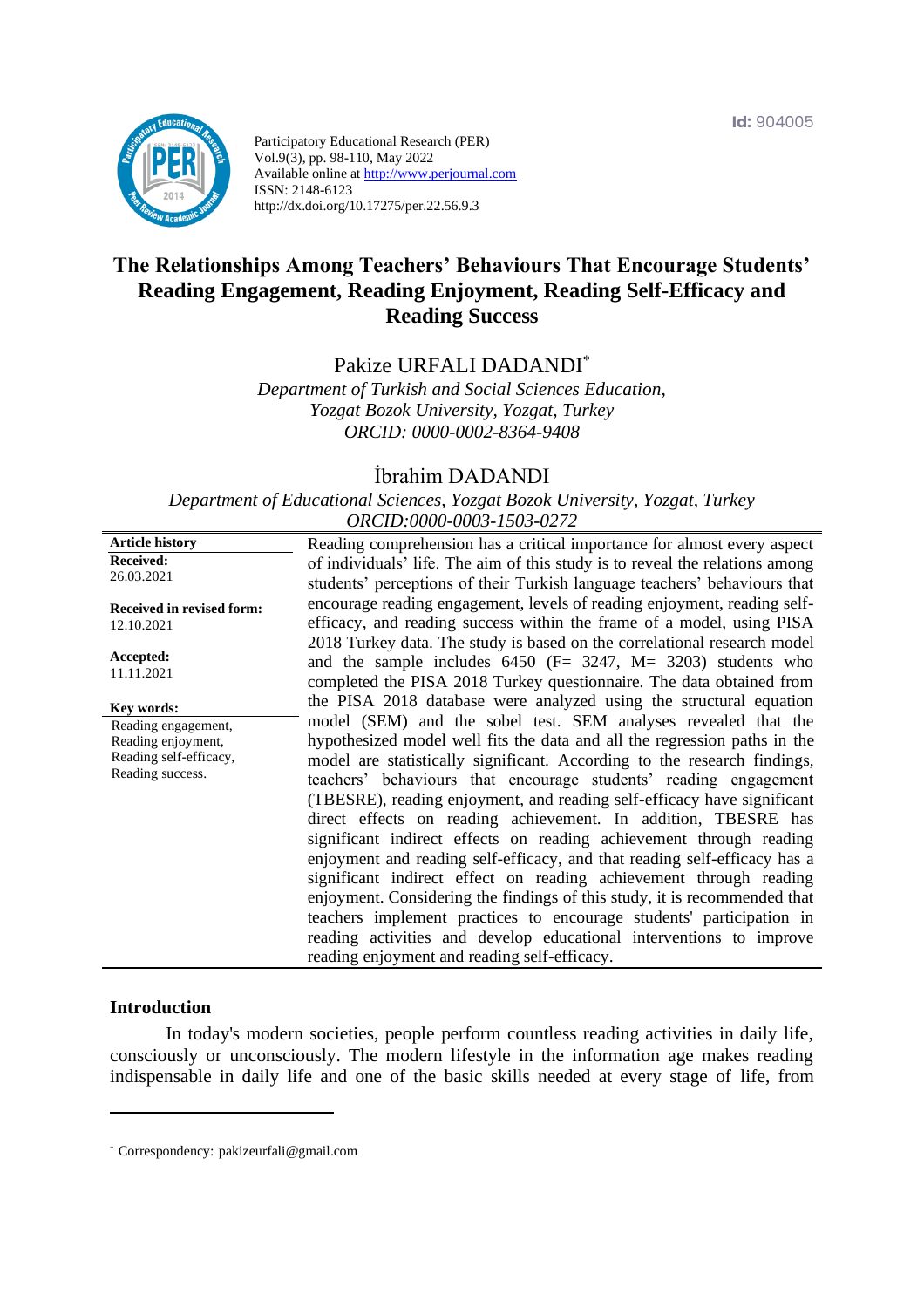childhood to death. Being a good reader has a critical role in an individual's educational success, as well as in terms of joining the workforce after education and achieving personal autonomy. For this reason, determining the factors affecting students' reading success, which will ultimately guide the efforts aiming to improve reading, is among the central issues of reading research. Whilst classical theories emphasize cognitive processes such as vocabulary, prior knowledge, and reading fluency in explaining reading (Samuels & Kamil, 1998), contemporary models are increasingly interested in psychological constructs such as personality traits and motivational constructs (e.g., Kuşdemir & Bulut, 2018; Pecjak, Podlesek & Pirc, 2011; Toste et al., 2020). In this context, one of the most emphasized psychological structures is level of students' engagement, which is accepted as one of the indicators of their motivation.

The term student engagement is generally used to express the level of cognitive, emotional, and behavioural connection and commitment of students to school and educational activities (Fredricks, Blumenfeld & Paris, 2004; Newman, Wehlage & Lamborn, 1992). Although the definition of student engagement differs among researchers, many definitions emphasize educationally desirable attitudes and behaviours such as being willing to learn and put effort in lessons, setting personal goals, developing positive attitudes towards teachers, classmates and school, feeling belonging to the school, being active in school lessons and extracurricular activities, obeying school and classroom rules, and demonstrating positive attitudes (Baron & Corbin, 2012; Finn & Zimmer, 2012; Fredricks et al., 2004; Linnenbrink & Pintrich, 2003). In parallel with this general conceptualization, reading engagement is defined as an individual's cognitive, emotional, and behavioural involvement and dedication to the reading process (Guthrie, McRae & Klauda, 2007). The literature highlights a positive relationship between reading engagement and reading success (Guthrie & Wigfield, 2005; Taboada, Townsend & Boynton, 2013). Students with high reading engagement set reading goals, value reading, believe they are good readers, and are more willing to reading activities (Barber & Klauda, 2020). Therefore, one way to increase reading success may be to improve the factors that affect students' engagement. Although various individual and socio-demographic characteristics of students can affect their level of engagement, the main factor that strengthens engagement is to what extent teachers are perceived as supportive, collaborative, and open to communication by their students in the teaching-learning process (Klem & Connell, 2004; Parsons & Taylor, 2011). Teachers' positive behaviours such as providing enriched teaching materials and well-planned lessons, asking thought-provoking questions, adopting a democratic classroom management, creating a collaborative learning environment, considering students' distinctions, and being sensitive to their needs strengthen students' engagement to education and the relevant course by making the learning environment more attractive (Inda-Caro, Maulana, Fernández-García, Peña-Calvo, del Carmen Rodríguez-Menéndez & Helms-Lorenz, 2019; Sherab, 2013; Zepke & Leach, 2010). Therefore, it is obvious that teachers' behaviours that encourage engagement during reading activities are quite important for students' reading success. On the other hand, in the literature on teacherstudent relations, it is also emphasized that positive and supportive teacher attitudes contribute not only to students' academic success but also to affective characteristics associated with their achievement (Sabol & Pianta, 2012). Therefore, it is concluded that teachers' behaviours that encourage reading engagement will also have a positive effect on students' levels of reading enjoyment and reading self-efficacy.

Reading is a complex process that includes both cognitive and emotional components. Thus, it is inevitable that, along with cognitive variables such as vocabulary and reading fluency, readers' attitudes and feelings towards reading affect their reading success. The concept of

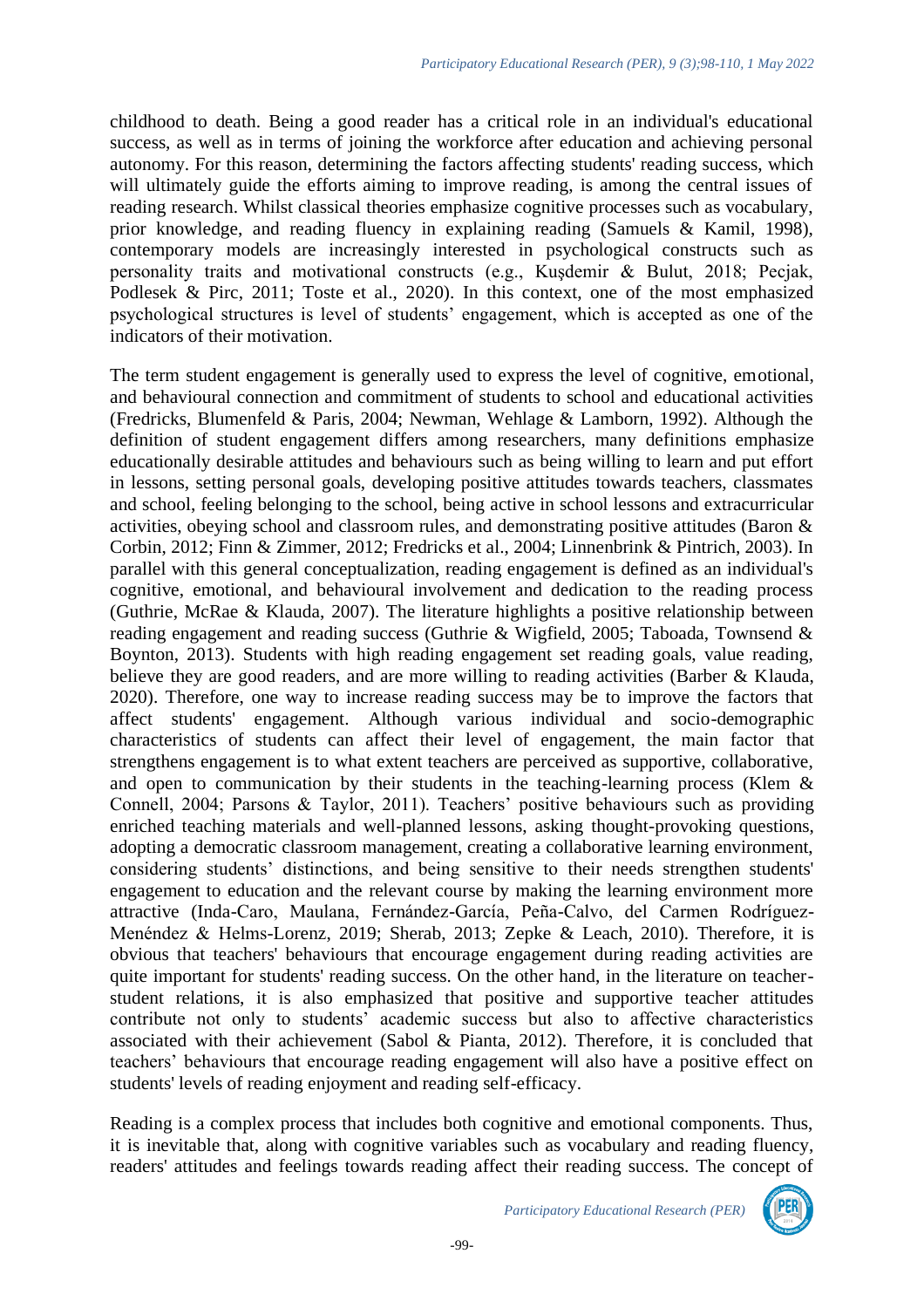reading enjoyment, which means positive feelings about reading and reading material, is one of the important components of attitudes towards reading (Aarnoutse, & van Leeuwe, 1998). Students who enjoy reading spend more time on reading. Without an academic purpose or the instruction of a teacher or an adult, they read just because they enjoy reading. Although this type of reading is mostly done outside of the classroom and has no academic purpose (Jennifer & Ponniah, 2015), it serves many of the benefits of the mere act of reading. Reading for enjoyment improves students' writing and reading comprehension skills, increases their general knowledge, enriches their vocabulary, and strengthens their self-confidence in reading (Clark & De Zoysa, 2012). Therefore, reading enjoyment helps students develop reading habits and be more successful by facilitating their reading for academic purposes (Cunningham & Stanovich, 1998; Jennifer & Ponniah, 2015). However, students who do not like to read cannot benefit from the benefits of reading activities and are deprived of many learning opportunities. As a natural consequence of reading less, their reading skills do not improve either. Thus, they remain poor readers (Juel & Leavell, 1988).

Another psychological factor associated with students' reading success is self-efficacy beliefs. Self-efficacy is defined as an individual's belief in his or her own capacity to organize and carry out the necessary action steps to reach a certain level of performance or success. (Bandura, 1995). In other words, it refers to judgments about what an individual can do and to what extent he/she can meet predetermined success criteria with his/her personal abilities and skills (Maddux, 2002). According to the Social Cognitive Theory, which constitutes the theoretical basis of the self-efficacy concept, people direct their own behaviours through personal agency mechanisms they have. Self-efficacy, as the most important of the personal agency mechanisms, has a critical importance on the success and motivation of students (Bandura, 1982). Students with strong self-efficacy beliefs put more effort in accomplishing academic tasks, persevere in the face of difficulties and failure, set higher goals for themselves, and ultimately achieve higher levels of success (Pajares, 2006). Theoretically, self-efficacy has a multidimensional nature, consisting of domain-specific efficacy beliefs rather than a general personality trait. Therefore, reading success is associated with reading self-efficacy rather than general self-efficacy. Schunk and Zimmerman (1997) define reading self-efficacy as individual's belief in his/her own capacity to read effectively and successfully. Guthrie and Wigfield (2000) emphasize the importance of motivational processes in reading success. Reading self-efficacy is among the basic components of reading motivation that directs students to read more and contributes significantly to reading success (Wigfield & Guthrie, 1997). The literature reveals that reading self-efficacy affects reading achievement both directly (Guthrie, Klauda, & Ho, 2013; Schöber, Schütte, Köller, McElvany & Gebauer, 2018) and indirectly through secondary processes affecting reading achievement such as using reading and self-regulation strategies (Klassen, 2010; Schunk & Rice, 1993).

Current reading research emphasizes positive relationships between supportive teacher behaviors and students' reading skills (Okkinga, van Steensel, van Gelderen, & Sleegers, 2018; Zhao, Song, Zhao, & Zhang, 2019). However, most of these studies examined the relationship between the two variables through linear models and ignoring the psychological factors that affect students' reading success. As a result, little is known about the mechanisms underlying the relationship between positive teacher behaviours and higher reading achievement. Considering that reading is a complex skill affected by many cognitive, environmental, and psychological factors, it can be argued that there is a need for models to explain how these variables interact in explaining reading success. This study aims to test a model to explain the relationships between Turkish teachers' behaviors encouraging reading engagement, reading pleasure, reading self-efficacy, and reading success, using PISA 2018

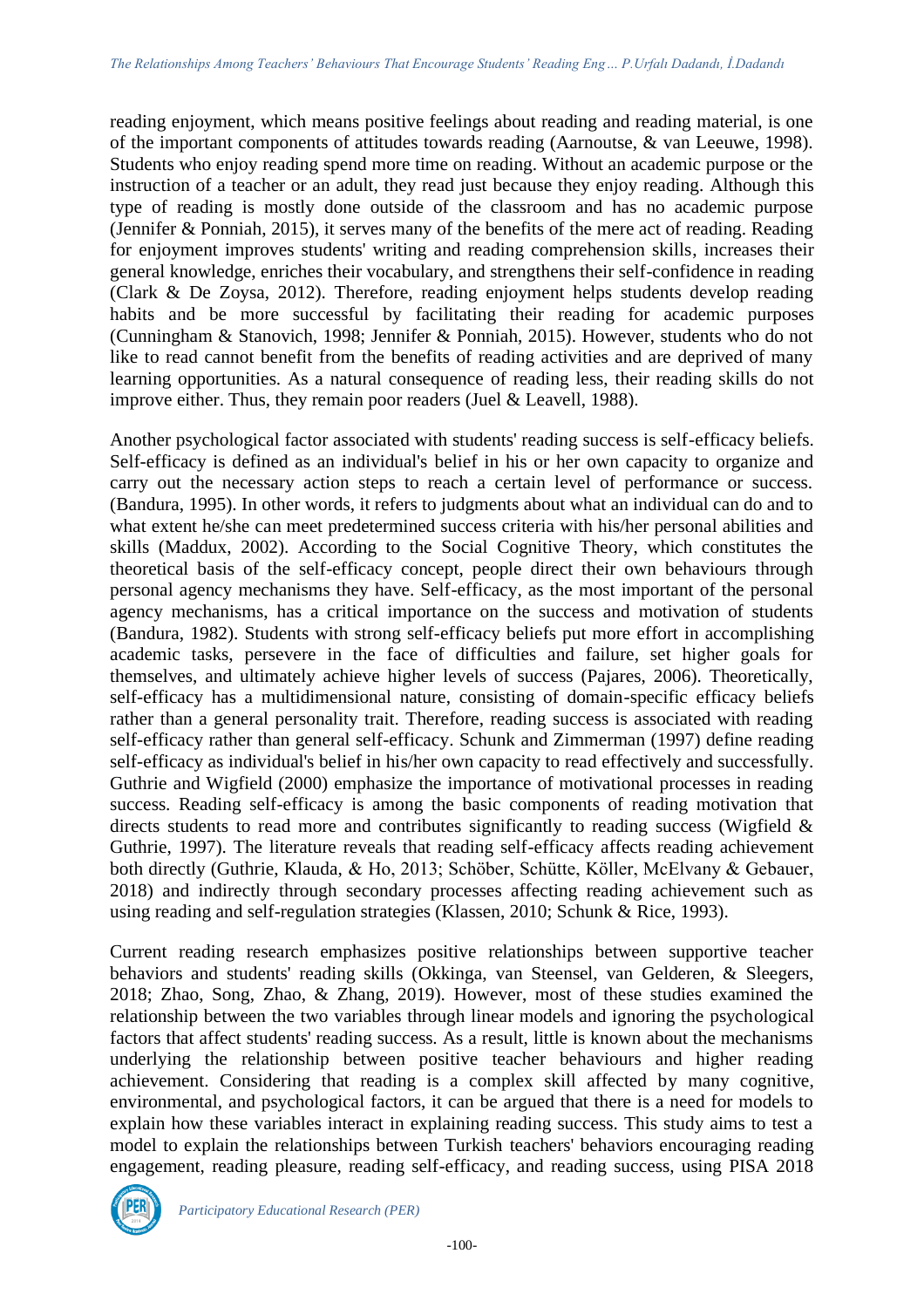Turkey data. This model is presented in Figure 1 and consists of the following hypotheses.

- (1) Teachers' behaviors encouraging reading engagement significantly predict reading self-efficacy.
- (2) Teachers' behaviors encouraging reading engagement significantly predict reading enjoyment.
- (3) Teachers' behaviors encouraging reading engagement significantly predict reading success.
- (4) Reading enjoyment significantly predicts reading success.
- (5) Reading self-efficacy significantly predicts reading success.
- (6) Reading self-efficacy significantly predicts reading enjoyment.



**Figure 1**. Hypothesized model

Note: TBERE= Teachers' behaviours encouraging reading engagement; RE= Reading Enjoyment; RSE= Reading self-efficacy; RS= Reading success

## **Method**

The research was designed based on the correlational research design. Correlational studies investigate whether there are significant relationships between two or more variables and the strength of these relationships (Ary, Jacobs, & Sorensen, 2010). In this respect, the main purpose of correlational research is to clarify the events and facts by defining the relationships between the variables. Correlational studies also allow for prediction of the causal effect of independent variables on the dependent variable (Fraenkel, & Wallen, 2009).

## *Research Group*

The sample of this study consists of 15-year-old students participating in the PISA 2018 Turkey practice. The schools to be included in the Turkey sample of the PISA 2018 practice were determined by the stratified random sampling method. A total of 6890 students from 186 schools completed the questionnaires. Of the students, 78.8% are in the 10th grade, 17.7% are in the 9th grade and 2.9% are in the 11th grade. However, 440 observations with missing data were excluded from the data set of this study. Therefore, the analyses were performed with the data obtained from 6450 ( $F = 3247$ ,  $M = 3203$ ) students.

## *Data Source*

The data of the study were obtained from the PISA database. The Organization for Economic Cooperation and Development provides open access for researchers to all data obtained from student, teacher, and family surveys of the PISA practice. The PISA database

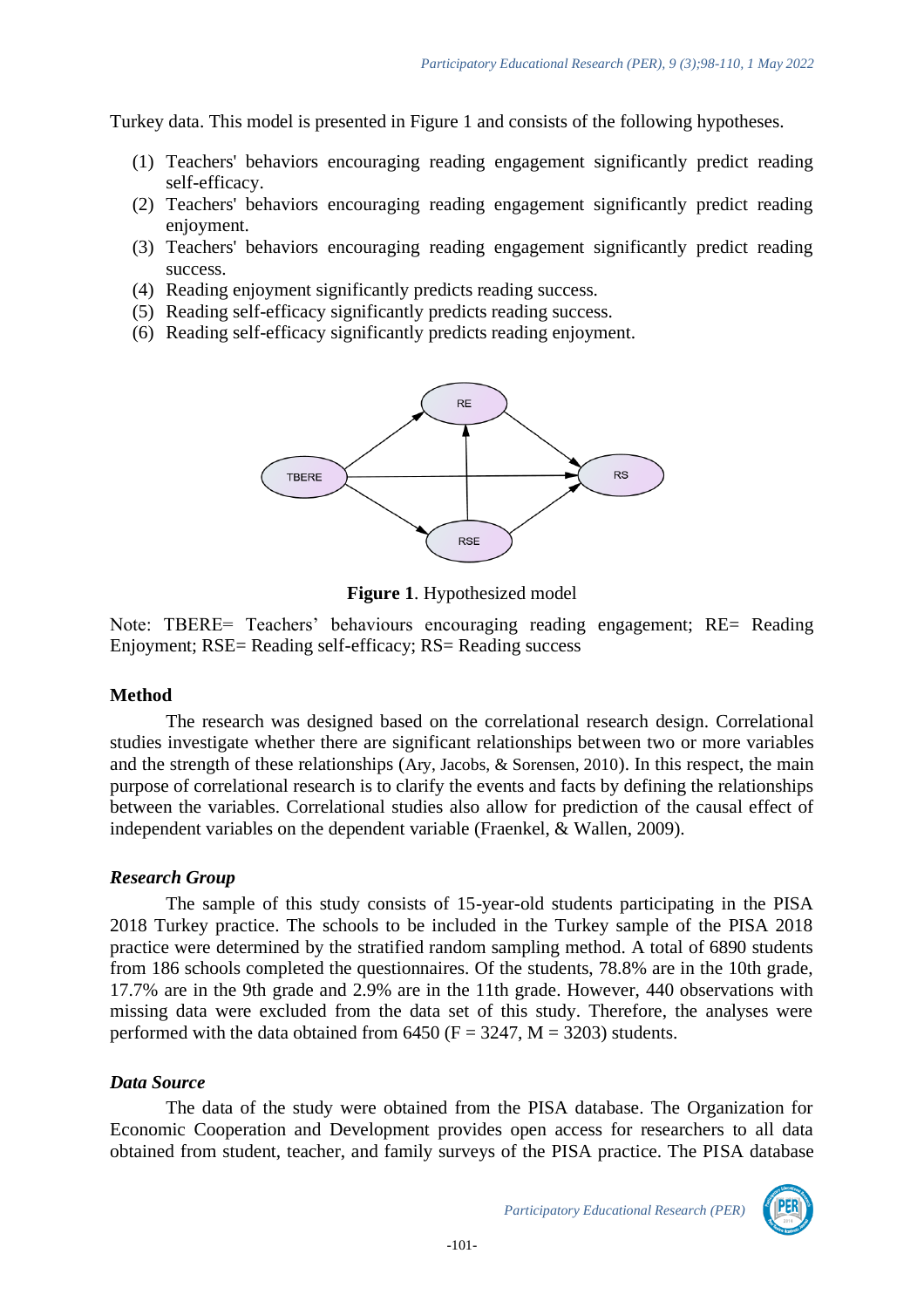contains data collected from all participating countries. In this study, Turkey data from the PISA student questionnaire was used.

## *Variables*

## *Reading Success*

In PISA practices, "Plausible values" are used to describe students' performance instead of test scores. Plausible values refer to a set of special performance indicators, using the multiple imputations, based on students' answers to test questions (Mislevy, 1991). In PISA assessments, 10 plausible values are calculated per student for each test. In this study, the plausible values for reading literacy (PV1READ - PV10READ), calculated as an indicator of students' performance in reading, were used to evaluate reading success.

## *Teachers' Behaviours Encouraging Reading Engagement*

Teachers' behaviours encouraging reading engagement was assessed with the teachers' stimulation of reading engagement scale of PISA student questionnaire. The items of this scale are under the ST152 code in the PISA student questionnaire and are used to evaluate students 'perceptions of their teachers' level of encouragement to participate in reading activities in Turkish lessons. This scale consists of four items in a four-degree Likert type ("The teacher encourages students to share their views on the text."; "The teacher helps students make connections between their lives and the stories they read."; "The teacher shows students how to relate the information in texts to their previous knowledge." and "The teacher asks students questions that motivate them to participate more actively into lessons."). These items, which are coded as ST152Q05IA, ST152Q06IA, ST152Q07IA and ST152Q08IA in the PISA 2018 database, are recoded as TB1, TB2, TB3 and TB4, respectively for clarity.

# *Reading Enjoyment*

Items under the ST160 code in the PISA student questionnaire were used to assess reading enjoyment. In the PISA student questionnaire, there are five items designed in a fourpoint Likert type to measure students' reading enjoyment ("I only read something when I have to"; Reading is one of the activities I enjoy in my leisure time; "I like talking to others about books."; "To me, reading is wasting time./Reading is a wasted time for me";" I just read to get the information I need. "). Items 1, 4, and 5, which have negative meanings, are reversely scored during the analysis process. The questionnaire items coded as ST160Q01IA, ST160Q02IA, ST160Q03IA, ST160Q04IA, ST160Q05IA in the PISA 2018 database arecoded as RE1, RE2, RE3, RE4 and RE5, respectively in the study.

# *Reading Self-Efficacy*

Reading self-efficacy was evaluated with the items under the ST161 code in the PISA 2018 student questionnaire. This scale includes six items designed in a four-point Likert type and aims to measure students' reading self-concepts in two dimensions: Perception of competence and perception of difficulty. The competence dimension, which includes the first three items, aims to measure students' perceptions of self-efficacy regarding reading. Therefore, these three items ("I am a good reader."; "I can understand difficult texts"; "I read fluently.") were used as indicators of reading self-efficacy in this study. These items, which are coded as ST161Q01HA, ST161Q02HA, ST161Q03HA in the PISA 2018 database, are recoded as SE1, SE2 and SE3, respectively for clarity.



*Participatory Educational Research (PER)*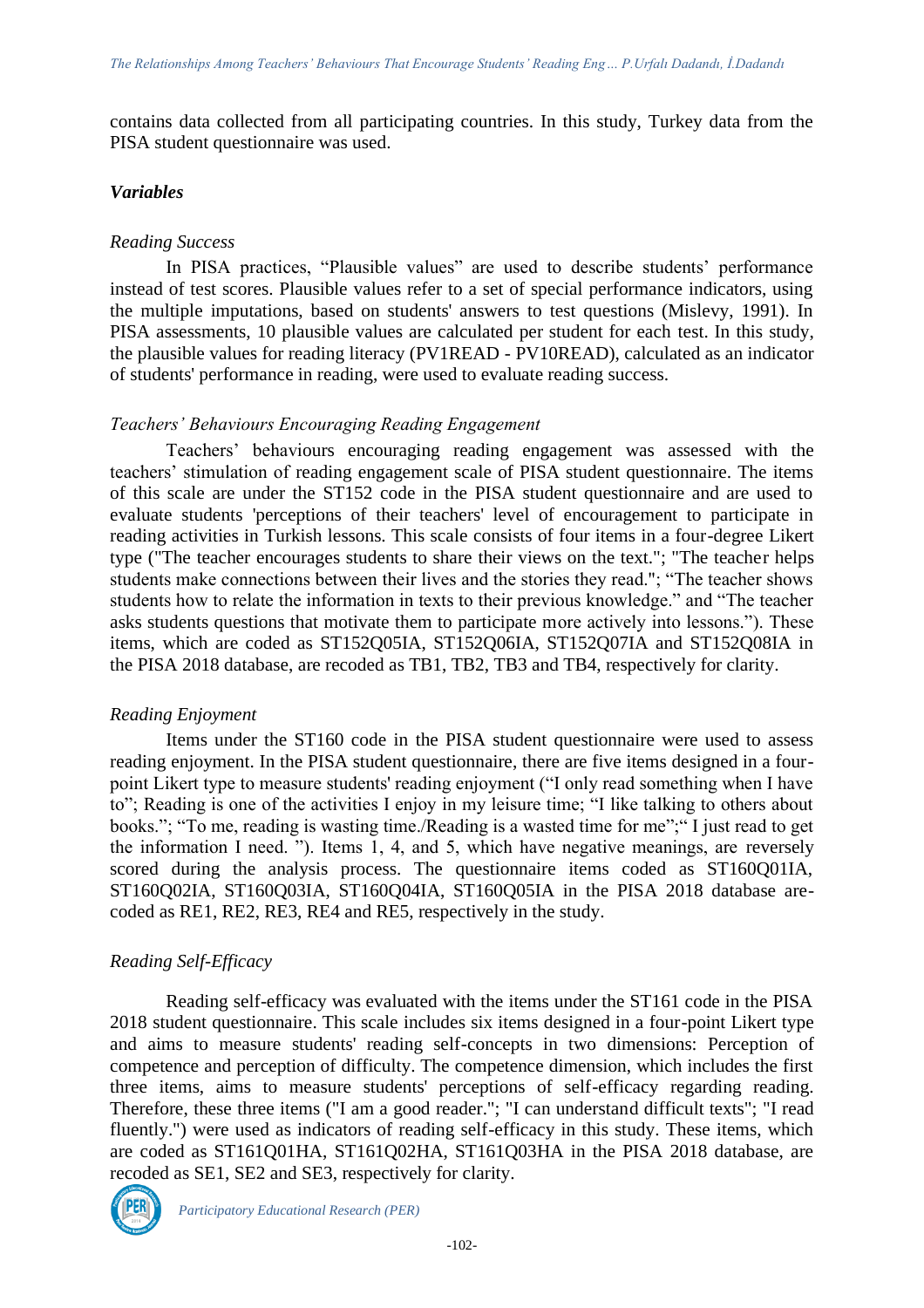#### *Data Analysis*

In the data analysis process, first of all, missing data in the data set examined. Missing data for each item in the indicator variables were determined and excluded from the analysis. Thus, observations obtained from 440 students, who did not answer one or more questions in student questionnaire items, were removed from the data set.

Relationships between variables and the hypothesis model of the study were analysed with the Structural Equation Model (SEM) by using the AMOS 22.0 statistics package program. To evaluate model fit,  $X^2$  / df, Comparative Fit Index (CFI), Goodness of Fit Index (GFI), Adjusted Goodness of Fit Index (AGFI), Standardized Root Mean Square Residual (SRMR) and Root Mean Square Error of Approximation (RMSEA) were used. Cut-off values for these fit indices were accepted as  $\gamma^2$  / df ≤5, CFI ≥ .90, GFI ≥ .90, AGFI ≥ .90, RMSEA  $\leq$  .60 and  $SRMR \leq .10$  (Bentler, 1990; Byrne, 2010). To evaluate whether indirect effects are significant or not, the Sobel test was used.

## **Results**

## *Measurement Model Results*

In SEM analysis, the measurement model should be tested before testing the structural model (Schreiber, Nora, Stage, Barlow, & King, 2006). In the measurement model analysis, the relationships among latent variables and factor loadings of indicator variables are examined (Byrne, 2010). Initial analysis revealed that the fit indices of the measurement model were insufficient ( $\chi^2$  / df = 6.92, GFI = .97, AGFI = .96, CFI = .89, RMSEA = .03, SRMR = .05). To improve model fit, the modifications suggested by AMOS were examined and covariances were added between the errors of some indicator variables. After these modifications, fit indices of the measurement model were found to be acceptable ( $\gamma^2$  / df = 5.36, GFI = .98, AGFI = .97, CFI = .93, RMSEA = .03, SRMR = .05). The factor loadings of the observed variables are presented in Table 1, and the relationships among latent variables in the model are presented in Table 2.

| Latent Variable | Observed Variable | Factor loading |
|-----------------|-------------------|----------------|
|                 | TB1               | .810           |
| <b>TBERE</b>    | TB <sub>2</sub>   | .742           |
|                 | TB3               | .875           |
|                 | TB4               | .740           |
|                 | RE1               | .643           |
|                 | RE <sub>2</sub>   | .817           |
| RE              | RE3               | .782           |
|                 | RE4               | .632           |
|                 | RE5               | .572           |
|                 | RSE1              | .917           |
| <b>RSE</b>      | RSE <sub>2</sub>  | .622           |
|                 | RSE3              | .671           |
|                 | PV1R              | .956           |
|                 | PV <sub>2R</sub>  | .956           |
|                 | PV3R              | .953           |
|                 | PV4R              | .954           |
| <b>RS</b>       | PV5R              | .956           |
|                 | PV6R              | .956           |
|                 | PV7R              | .955           |
|                 | PV8R              | .955           |
|                 | PV9R              | .956           |
|                 | PV10R             | .955           |

**Table 1.** Factor loadings for latent variables

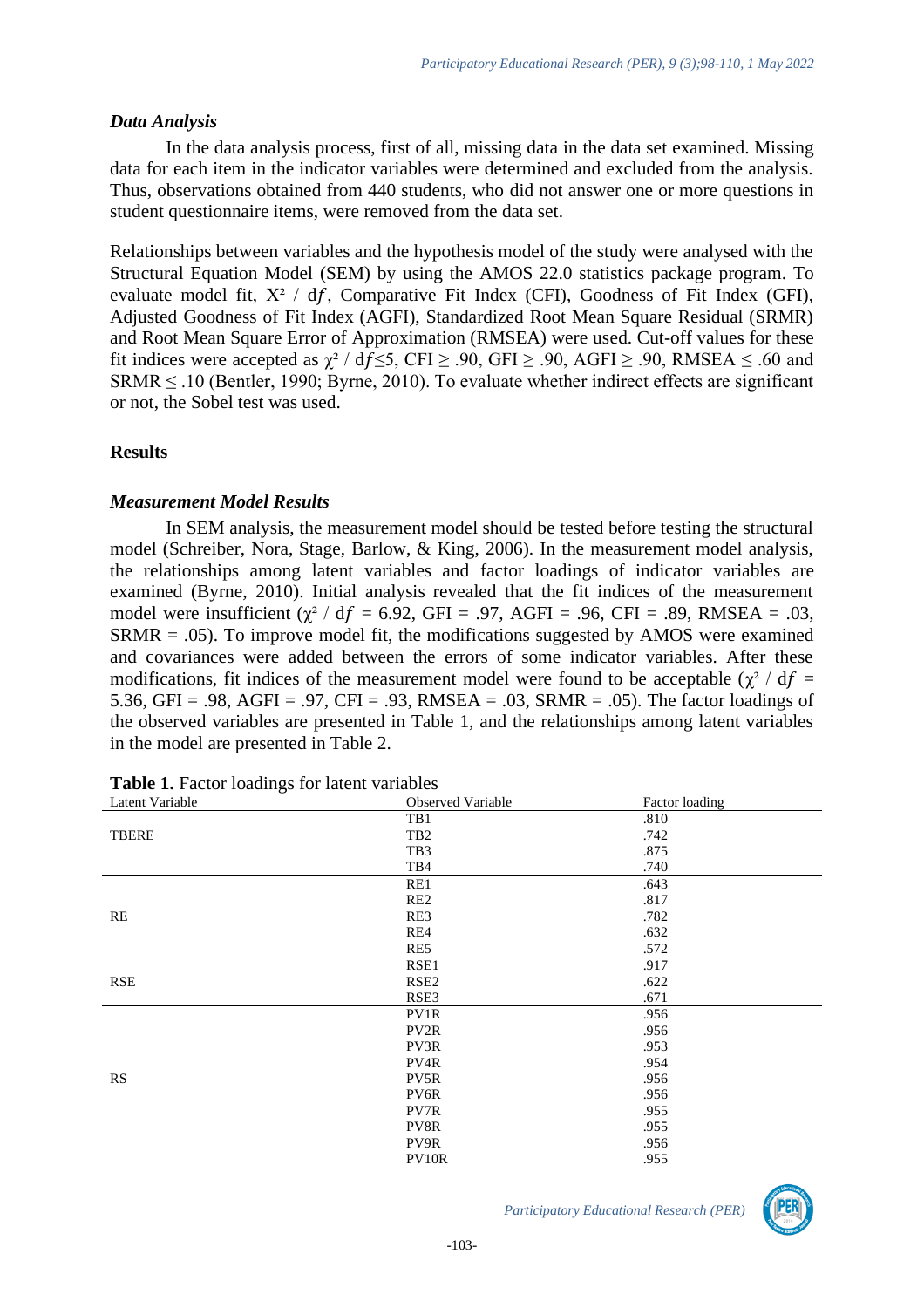| <b>Twore Explorationally</b> annoing ratent variables |                              |                          |          |   |  |  |
|-------------------------------------------------------|------------------------------|--------------------------|----------|---|--|--|
| Variable                                              |                              |                          |          |   |  |  |
| 1.TBERE                                               | $\qquad \qquad \blacksquare$ |                          |          |   |  |  |
| 2. RE                                                 | $.25***$                     | $\overline{\phantom{0}}$ |          |   |  |  |
| 3. RSE                                                | $.23***$                     | $.68***$                 | -        |   |  |  |
| 4. RS                                                 | $12***$                      | $.28***$                 | $.23***$ | - |  |  |
| $***n$<br>$-.001$                                     |                              |                          |          |   |  |  |

**Table 2.** Relationships among latent variables

As seen in Table 2, there are significant relationships among students' perceptions of their teachers' behaviours that encourage reading engagement, their level of reading enjoyment ( $r =$ .25, p <.001), reading self-efficacy (r = .23, p <.001), and reading success (r = .25, p <.001) = .12, p <.001). Similarly, there are significant relationships between reading success and reading self-efficacy ( $r = .23$ ,  $p < .001$ ) and reading enjoyment ( $r = .28$ ,  $p < .001$ ). Finally, reading enjoyment is significantly correlated with reading self-efficacy ( $r = .23$ ,  $p < .001$ ).

## *Structural Model Results*

After the measurement model analysis, the structural model was tested. Structural model analysis revealed that all paths defined in the model were significant. Fit indices of the model were found as  $\chi^2$  / df = 6.92, GFI = .97, AGFI = .96, CFI = .89, RMSEA = .03, SRMR = .05. To improve model fit, covariances were added between the error terms of some observed variables in line with the modification indices (see Figure 1). After these modifications, SEM analysis revealed that the model had adequate fit to the data ( $\chi^2$  / df = 5.36, GFI = .98, AGFI = .97, CFI = .93, RMSEA = .03, SRMR = .05). The final model results are shown in Figure 2.



**Figure 2.** Final model

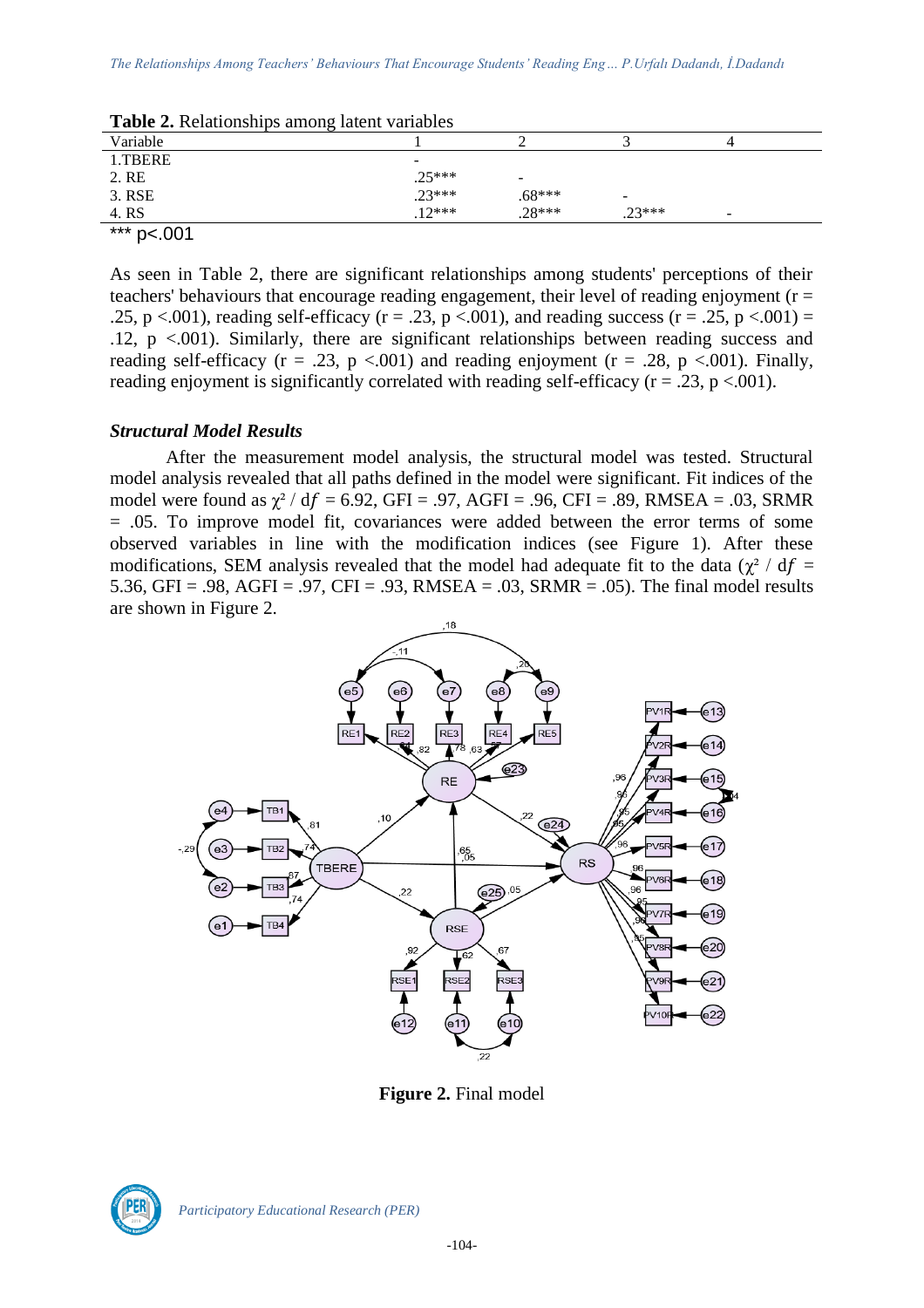The relationships among the research variables and the standardized regression coefficients are shown in figure 2. According to the analysis results, teachers' behaviours encouraging reading engagement significantly predict reading enjoyment (β=.10, p<.001), reading selfefficacy ( $\beta$ =.22, p<.001) and reading success ( $\beta$ =.05, p<.001). In addition, reading selfefficacy significantly predicts the level of reading enjoyment ( $\beta$  = .65, p <.001) and reading success ( $\beta$ = .05, p <.001). Finally, the level of reading enjoyment significant predicts reading success ( $\beta = .22$ ,  $p < .001$ ).

SEM analysis also revealed that teacher behaviors that encourage reading engagement indirectly affect reading success through self-efficacy and reading enjoyment. Also, reading self-efficacy has an indirect effect on reading achievement via reading enjoyment. The statistical significance of these indirect effects was examined with the Sobel test. The analyses reveal that indirect effects of teachers' behaviours that encourage reading engagement on reading success, through reading self-efficacy ( $z = 2.42$ ,  $p < 01$ ) and reading enjoyment ( $z =$ 6.38,  $p < 0.001$ ) were significant. Similarly, the indirect effect of reading self-efficacy on reading success via reading enjoyment was found to be significant ( $z = 9.60$ ,  $p \lt 0.001$ ). Therefore, it can be claimed that students' reading enjoyment levels and reading selfefficacies play partial mediating roles in the relationship between their perceptions of teachers' behaviours encouraging reading engagement and reading success. Likewise, reading enjoyment level plays partial mediating role in the relationship between reading self-efficacy and reading success.

## **Discussion and Conclusion**

In this study, a model examining the relationship among students' perceptions of their teachers' behaviours that encourage reading engagement, reading enjoyment, reading selfefficacy and reading achievement is tested with PISA 2018 Turkey data. The results showed that the hypothesized model well fits the data and all the paths defined in the model are significant.

The findings of the study show that, among the variables in the model, the strongest predictor for reading success is the level of students' reading enjoyment. This finding is contrary to some previous studies (McGeown, Johnston, Walker, Howatson, Stockburn & Dufton, 2015; Zaccoletti, Altoè & Mason, 2017) which have suggested that there is no relationship between reading enjoyment and reading success. This inconsistency may be due to the difference in demographic characteristics of the samples. These studies were conducted with primary school students and interests may change with age. Since interests are structured through interaction with the environment, they are quite open to change in the early childhood years and become increasingly stable from adolescence due to increasing experiences (Slot, Akkerman, & Wubbels, 2019). Therefore, while interpreting these findings, one should consider that primary school children may not have enough maturity and life experiences to evaluate whether they like to read or not in a realistic way. As a matter of fact, studies conducted on older age groups show that reading enjoyment is one of the predictors of reading success, confirming the findings of this study (Cheema, 2018; Ertem, 2020; Rogiers, Van Keer & Merchie, 2020; Tavşancıl, Yıldırım, & Demir, 2019). Students who have positive attitudes and feelings towards reading spend more time on reading in their daily lives (Özbay, Bağcı & Uyar, 2008; Wilkinson et al., 2020). As stated earlier, reading has many benefits that ultimately improve reading, even if it has no specific academic purpose. The relevant literature emphasizes the positive relationship between total reading time and reading success (Locher & Pfost, 2020; Stutz, Schaffner & Schiefele, 2016). Taken together, it can be stated

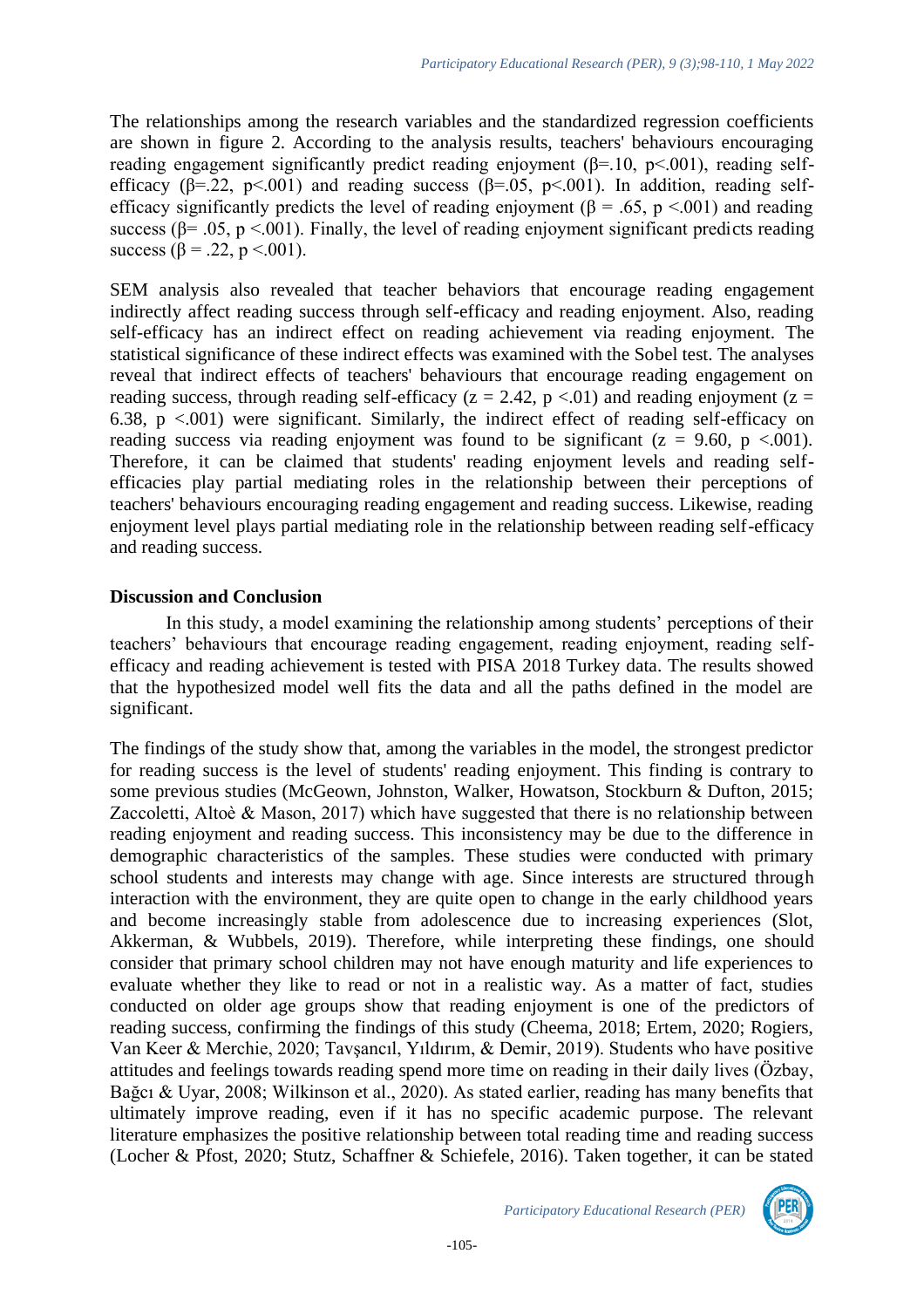that students who enjoy reading devote more time to reading activities and thus they are more successful in reading since they have more opportunities to improve their reading skills.

The current study found that reading self-efficacy significantly predict reading achievement. This finding corroborates previous studies implying that there is a positive relationship between students' self-efficacy beliefs about reading and their reading achievement (Chen, Sakyi, & Cui, 2020; Hornstra, van der Veen & Peetsma, 2016; Sofyan & Jayanti, 2019). For example, in a longitudinal study Peura et al. (2019) found that strong self-efficacy beliefs in reading support the development of fluent reading skills, which is one of important components of the reading process. According to social cognitive theory, self-efficacy beliefs affect students' behavioral tendencies and choices (Bandura, 1995). This is also true for students' choices regarding reading texts. While students with low reading self-efficacy tend to avoid compelling texts, those with strong self-efficacy beliefs prefer challenging ones (Wigdield & Guthrie, 1997). Thus, it can be argued that students who successfully read the texts they perceive as compelling will get stronger self-efficacy beliefs and they will continue to read compelling texts in the future. It can also be claimed that as they encounter different words and complex sentence structures in this process, their reading skills such as vocabulary and reading fluency improve more than their peers who prefer easy texts. In addition, the study also finds that self-efficacy has an indirect effect on reading success through the variable of reading enjoyment. In this respect, it can be said that strong self-efficacy beliefs about reading encourage students to read more by supporting their feelings about reading and thus contribute to their reading success.

The findings of the study suggest that students' perceptions of teachers' behaviours that encourage reading engagement predict their reading success. In addition, students' such perceptions indirectly affect their success through their level of reading enjoyment and reading self-efficacy. In other words, teachers' supportive behaviours such as encouraging students to share their views on the text, asking motivating questions for active participation into the lesson, and showing how to associate information in the text with their prior knowledge contribute to reading success as they enable them to enjoy reading more and develop strong self-efficacy beliefs. Students' reading enjoyment levels and reading selfefficacy beliefs are seen as components of reading motivation (Guthrie et al., 2007; Wigfileld, 1997). Students with high reading motivation tend to look for various reading materials that appeal to their interests and spend more time reading (Cox & Guthrie, 2001; Wang & Guthrie, 2004). They actively participate in the reading process, use reading strategies, try to associate the information in the text with their prior knowledge, and resist difficulties. Therefore, they are successful readers (Guthrie et al., 1999; Guthrie & Wigfield, 2000). In this context, it can be argued that teachers' attitudes that encourage engagement increase students' motivation to read and support their success. There are similar studies demonstrating that teachers' supportive and positive behaviours have a positive effect on students' success and motivation levels (Ahmed, Minnaert, van der Werf & Kuyper, 2010; Federici & Skaalvik, 2014; Furrer & Skinner, 2003). In this respect, it is suggested that Turkish teachers should do reading activities that ensure active participation of students so that they contribute to students' reading success. In addition, it is also believed that identifying students who do not like reading or have low self-efficacy beliefs in reading can be helpful to include them in intervention programs developed for this purpose.

The results of this study highlight the effects of teachers' behaviors encouraging reading engagement, reading enjoyment, and reading self-efficacy on reading success. However, the findings of the study have some limitations. Since PISA data are used in the study, the

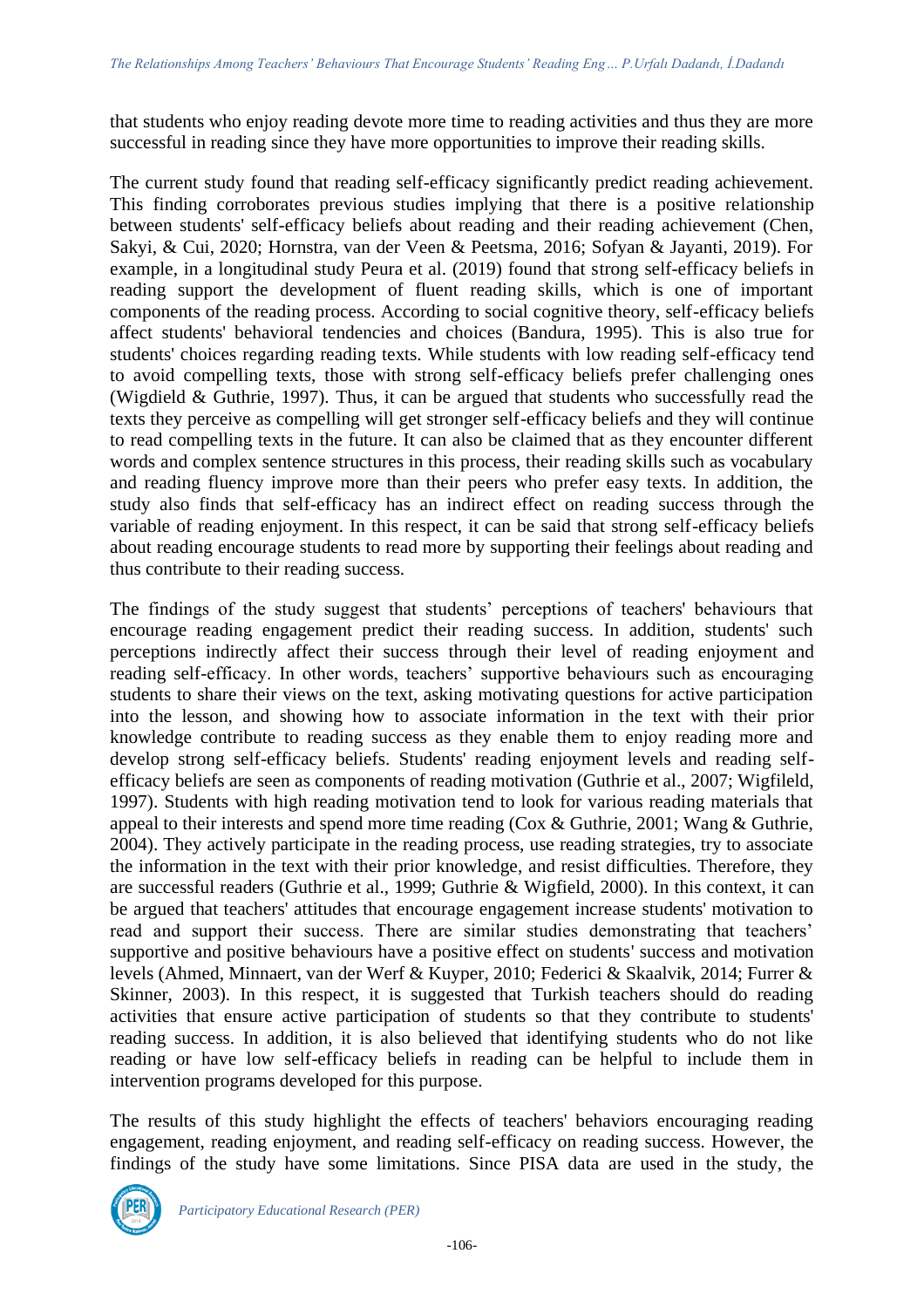findings are limited to the data obtained from students aged 15 years. The model of the study can be retested in different samples in terms of age and class level. In addition, the model can be enriched by adding new mediator variables such as the total time spent for reading, the use of reading strategies and self-regulation.

## **References**

- Aarnoutse, C., & van Leeuwe, J. (1998). Relation between reading comprehension, vocabulary, reading pleasure, and reading frequency. *Educational Research and Evaluation*, 4(2), 143-166.
- Ahmed, W., Minnaert, A., van der Werf, G., & Kuyper, H. (2010). Perceived social support and early adolescents' achievement: The mediational roles of motivational beliefs and emotions. *Journal of Youth and Adolescence*, 39(1), 36-46.
- Ary, D., Jacobs, L. C., & Sorensen, C. (2010). *Introduction to research in education* (8th ed.). Belmont: Cengage Learning.
- Bandura, A. (1982). Self-efficacy mechanism in human agency. *American Psychologist, 37*(2), 122–147.
- Bandura, A. (1995). Exercise of personal and collective efficacy in changing societies. In A. Bandura (Ed.), *Self-efficacy in changing societies* (pp. 1-45). New York: Cambridge University Press.
- Bandura, A. (2006). Guide for constructing self-efficacy scales. In F. Pajares & T. Urdan (Eds.), *Self-efficacy beliefs for adolescents* (pp. 307-337). Greenwich: Information Age.
- Barber, A. T., & Klauda, S. L. (2020). How reading motivation and engagement enable reading achievement: Policy implications. *Policy Insights from the Behavioral and Brain Sciences*, 7(1), 27-34.
- Baron, P., & Corbin, L. (2012). Student engagement: Rhetoric and reality. *Higher Education Research & Development*, 31(6), 759-772.
- Bentler, P. M. (1990). Comparative fit indexes in structural models. *Psychological Bulletin,*  107(2), 238-46.
- Byrne, B. (2010). *Structural equation modeling with AMOS: Basic concepts, applications, and programming.* New York: Routledge.
- Cheema, J. R. (2018). Adolescents' enjoyment of reading as a predictor of reading achievement: New evidence from a cross‐country survey. *Journal of Research in Reading*, 41,149-162.
- Chen, F., Sakyi, A., & Cui, Y. (2021). Linking student, home, and school factors to reading achievement: the mediating role of reading self-efficacy. *Educational Psychology*, 1- 20.
- Clark, C. & De Zoysa, S. (2012). Mapping the interrelationships of reading enjoyment, attitudes, behaviour and attainment. Retrieved from: <https://files.eric.ed.gov/fulltext/ED496343.pdf>
- Cox, K. E., & Guthrie, J. T. (2001). Motivational and cognitive contributions to students' amount of reading. *Contemporary Educational Psychology*, 26(1), 116-131.
- Cunningham, A. E., & Stanovich, K. E. (1998). What reading does for the mind. *American Educator*, 22, 8-17.
- Ertem, H. Y. (2020). Examination of Turkey's PISA 2018 reading literacy scores within student-level and school-level variables. *Participatory Educational Research, 8*(1), 248-264.

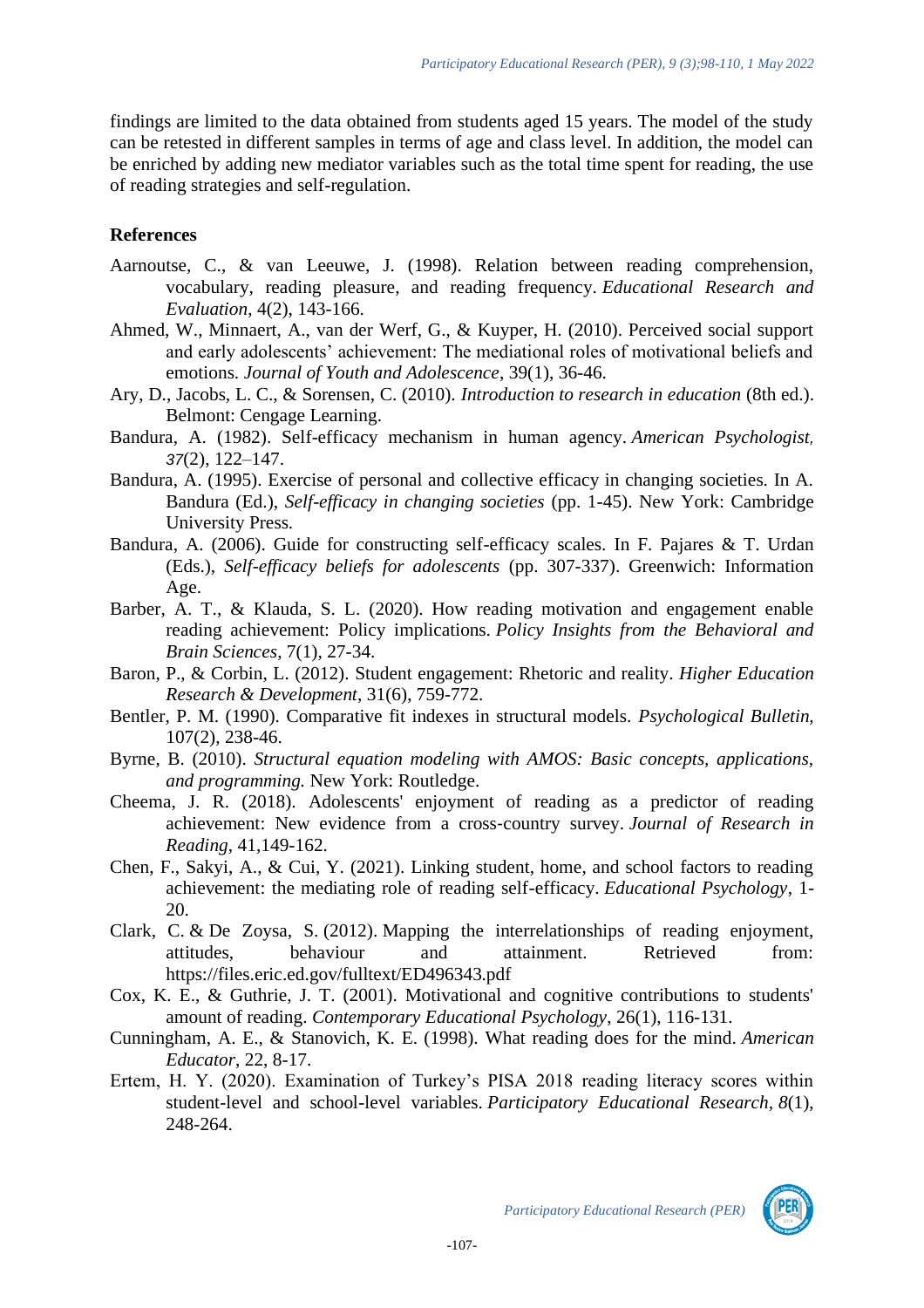- Finn, J. D., & Zimmer, K. S. (2012). Student engagement: What is it? Why does it matter? In S. L. Christenson, A. L. Reschly, & C. Wylie (Eds.), *Handbook of research on student engagement* (pp. 97-133). New York: Springer.
- Fraenkel, J. R., & Wallen N. E. (2009). How to desing and evaluate research in education (7th ed.). New Yok: McGraw-Hill.
- Fredricks, J. A., Blumenfeld, P. C., & Paris, A. H. (2004). School engagement: Potential of the concept, state of the evidence. *Review of Educational Research*, 74(1), 59-109.
- Furrer, C., & Skinner, E. (2003). Sense of relatedness as a factor in children's academic engagement and performance. *Journal of Educational Psychology*, 95(1), 148-162.
- Guthrie, J. T., Klauda, S. L., & Ho, A. N. (2013). Modeling the relationships among reading instruction, motivation, engagement, and achievement for adolescents. *Reading Research Quarterly*, 48, 9-26.
- Guthrie, J. T., McRae, A., & Klauda, S. L. (2007). Contributions of concept-oriented reading instruction to knowledge about interventions for motivations in reading. *Educational Psychologist*, 42(4), 237-250.
- Guthrie, J. T., & Wigfield, A. (2005). Roles of motivation and engagement in reading comprehension assessment. In S. G. Paris & S. A. Stahl (Eds.), *Children's reading comprehension and assessment* (pp. 187-213). New Jersey: Lawrence Erlbaum.
- Hornstra, L., van der Veen, I., & Peetsma, T. (2016). Domain-specificity of motivation: A longitudinal study in upper primary school. *Learning and Individual Differences*, 51, 167-178.
- Inda-Caro, M., Maulana, R., Fernández-García, C. M., Peña-Calvo, J. V., del Carmen Rodríguez-Menéndez, M., & Helms-Lorenz, M. (2019). Validating a model of effective teaching behaviour and student engagement: Perspectives from Spanish students. *Learning Environments Research*, 22(2), 229-251.
- Jennifer, J. M., & Ponniah, R. J. (2015). Pleasure reading cures readicide and facilitates academic reading. *Journal on English Language Teaching*, 5(4), 1-5.
- Juel, C., & Leavell, J. A. (1988). Retention and nonretention of at-risk readers in first grade and their subsequent reading achievement. *Journal of Learning Disabilities*, 21(9), 571-580.
- Klassen, R. M. (2010). The confidence to manage learning: The self-efficacy for selfregulated learning of early adolescents with learning disabilities. *Learning Disabilities Quarterly*, 33, 19-30.
- Klem, A. M., & Connell, J. P. (2004). Relationships matter: Linking teacher support to student engagement and achievement. *Journal of School Health*, 74, 262-273.
- Kuşdemir, Y., & Bulut, P. (2018). The Relationship between Elementary School Students' Reading Comprehension and Reading Motivation. *Journal of Education and Training Studies, 6*(12), 97-110.
- Linnenbrink, E. A., & Pintrich, P. R. (2003). The role of self-efficacy beliefs instudent engagement and learning intheclassroom. *Reading & Writing Quarterly*, 19(2), 119- 137.
- Locher, F., & Pfost, M. (2020). The relation between time spent reading and reading comprehension throughout the life course. *Journal of Research in Reading, 43*(1), 57- 77.
- Maddux, J. E. (2002). Self-efficacy: The power of believing you can. In C. R. Sbyder & S. J. Lopez (Eds*.), Handbook of positive psychology* (pp. 277-287). New York: Oxford University Press.
- McGeown, S. P., Johnston, R. S., Walker, J., Howatson, K., Stockburn, A., & Dufton, P. (2015). The relationship between young children's enjoyment of learning to read, reading attitudes, confidence and attainment. *Educational Research*, 57(4), 389-402.

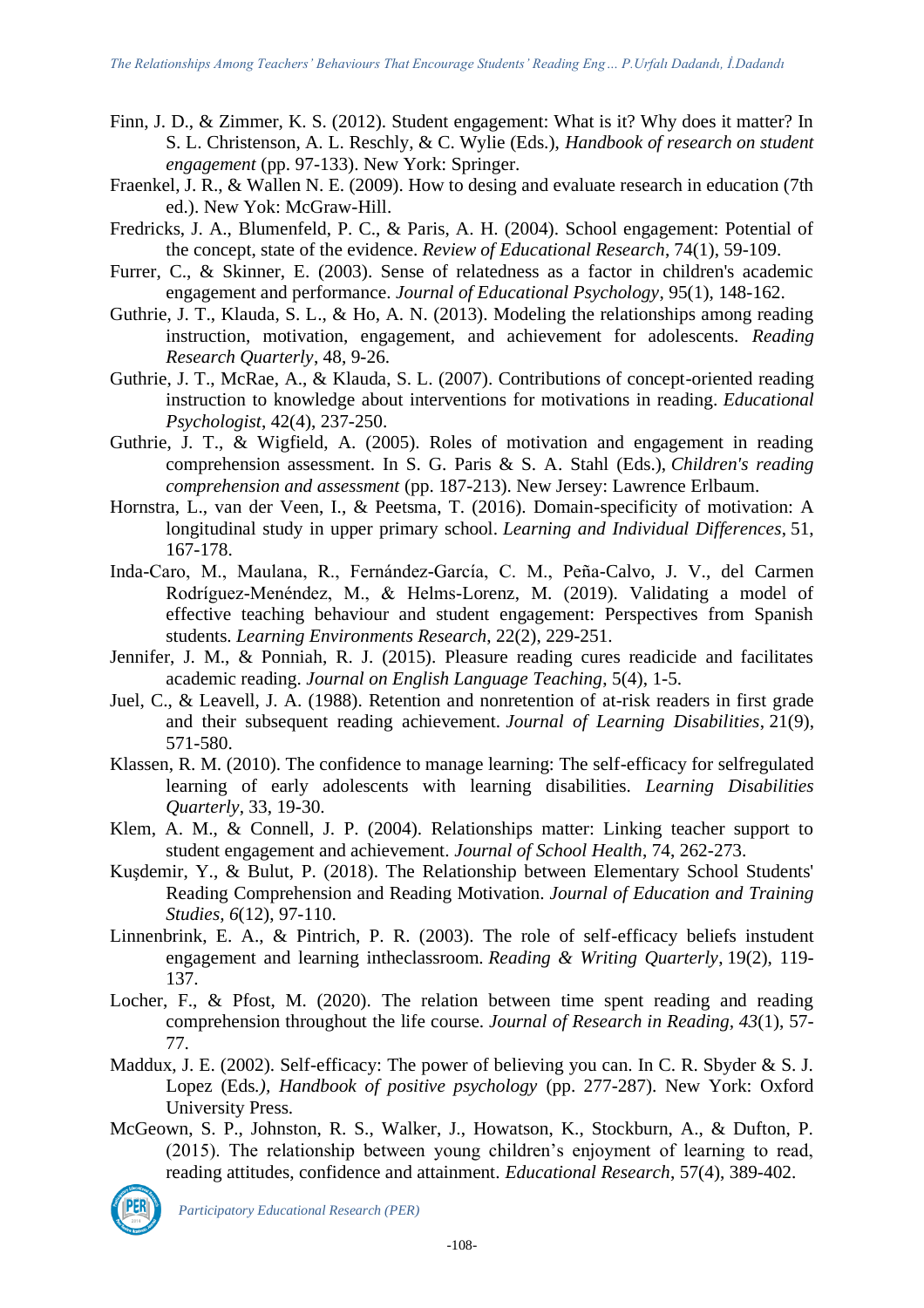- Mislevy, R. J. (1991). Randomization-based inference about latent variables from complex samples. *Psychometrika*, 56(2), 177-196.
- Newman, F. M., Wehlage, G. G., & Lamborn, S. D. (1992). The significance and sources of student engagement. In F. M. Newman (Ed.), *Student engagement and achievement in American secondary schools* (pp.11-40). New York: Teacher College Press.
- Okkinga, M., van Steensel, R., van Gelderen, A. J., & Sleegers, P. J. (2018). Effects of reciprocal teaching on reading comprehension of low‐achieving adolescents. The importance of specific teacher skills. Journal of research in reading, 41(1), 20-41.
- Özbay, M., Bağcı, H., & Uyar, Y. (2008). Evaluation of the preservice Turkish teachers' attitudes towards reading habit according to some variables. *İnonu University Journal of the Faculty of Education*, 9(15), 117-136.
- Pajares, F. (2006). Self-efficacy during childhood and adolescence: Implications for teachers and parents. In F. Pajares & T. Urdan (Eds.), *Self-efficacy beliefs of adolescencents* (pp. 339-367). Greenwich: Information Age.
- Parsons, J., & Taylor, L. (2011). Improving student engagement. *Current Issues in Education*, 14(1), 1-32.
- Pecjak, S., Podlesek, A., & Pirc, T. (2011). Model of reading comprehension for 5th grade students. *Studia Psychologica*, 53(1), 53-67.
- Peura, P., Aro, T., Viholainen, H., Räikkönen, E., Usher, E. L., Sorvo, R., & Aro, M. (2019). Reading self-efficacy and reading fluency development among primary school children: Does specificity of self-efficacy matter?. *Learning and Individual Differences*, 73, 67-78.
- Rogiers, A., Van Keer, H., & Merchie, E. (2020). The profile of the skilled reader: An investigation into the role of reading enjoyment and student characteristics. *International Journal of Educational Research*, 99, 101512.
- Sabol, T. J., & Pianta, R. C. (2012). Recent trends in research on teacher–child relationships. *Attachment & Human Development*, 14(3), 213-231.
- Samuels, S. J. & Kamil, M. L. (1998). Models of the reading process. In. P. L. Carrel, J. Devine & D. E. Eskey (Eds.), *Interactive approaches to second language reading* (pp. 22-36). Cambridge: Cambridge University Press.
- Schreiber, J. B., Nora, A., Stage, F. K., Barlow, E. A., & King, J. (2006). Reporting structural equation modeling and confirmatory factor analysis results: A review. *The Journal of Educational Research*, 99(6), 323-338.
- Schöber, C., Schütte, K., Köller, O., McElvany, N., & Gebauer, M. M. (2018). Reciprocal effects between self-efficacy and achievement in mathematics and reading. *Learning and Individual Differences*, 63, 1-11.
- Schunk, D. H., & Rice, M. J. (1993). Strategy fading and progress feedback: Effects on selfefficacy and comprehension among students receiving remedial reading services. *The Journal of Special Education,* 27, 257-276.
- Schunk, D.H. , & Zimmerman, B.J. (1997). Developing self-efficacious readers and writers: The role of social and self-regulatory processes. In J. T. Guthrie & A. Wigfield (Eds.), *Reading engagement: Motivating readers through integrated instruction* (pp. 34-50). Newark: International Reading Association.
- Sherab, K. (2013). Strategies for encouraging behavioural and cognitive engagement of preservice student-teachers in Bhutan: An action research case study. *Educational Action Research*, 21(2), 164-184.
- Slot, E., Akkerman, S., & Wubbels, T. (2019). Adolescents' interest experience in daily life in and across family and peer contexts. *European Journal of Psychology of Education, 34*(1), 25-43.